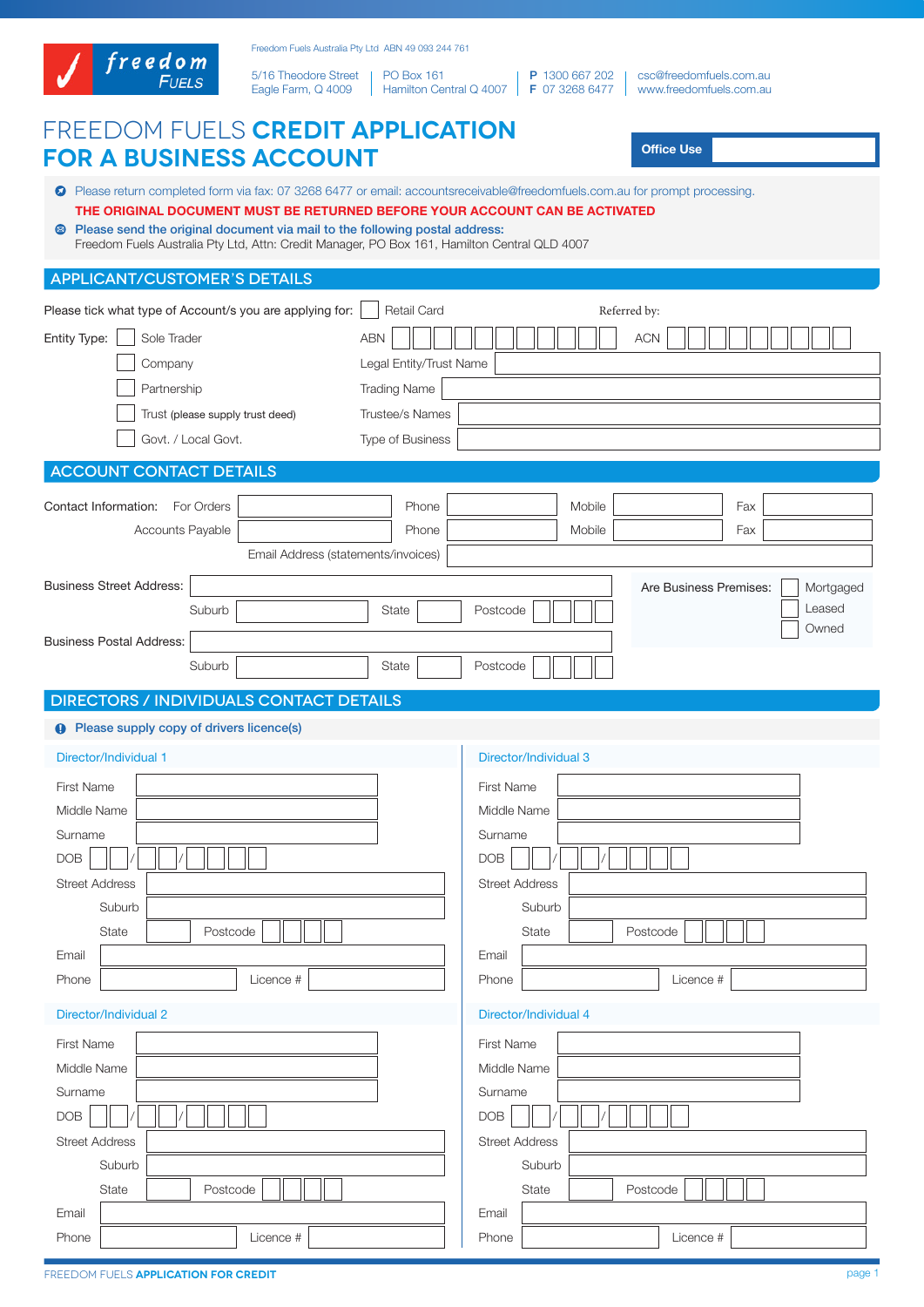|                                  | freedom                                                                                                                                                                                                                                    |                                            | Freedom Fuels Australia Pty Ltd ABN 49 093 244 761 |                   |                                     |                           |                                  |                                                    |                          |                        |
|----------------------------------|--------------------------------------------------------------------------------------------------------------------------------------------------------------------------------------------------------------------------------------------|--------------------------------------------|----------------------------------------------------|-------------------|-------------------------------------|---------------------------|----------------------------------|----------------------------------------------------|--------------------------|------------------------|
|                                  | <b>FUELS</b>                                                                                                                                                                                                                               | 5/16 Theodore Street<br>Eagle Farm, Q 4009 |                                                    | <b>PO Box 161</b> | Hamilton Central Q 4007             |                           | P 1300 667 202<br>F 07 3268 6477 | csc@freedomfuels.com.au<br>www.freedomfuels.com.au |                          |                        |
|                                  | <b>REQUIREMENTS AND TRADING TERMS</b>                                                                                                                                                                                                      |                                            |                                                    |                   |                                     |                           |                                  |                                                    |                          |                        |
| Credit Limit Required: \$        |                                                                                                                                                                                                                                            |                                            |                                                    |                   | Trading Terms: 14 DAYS END OF MONTH |                           |                                  | Payment Method: Direct Debit                       |                          |                        |
|                                  | How long have you operated the business:                                                                                                                                                                                                   |                                            | years                                              | months            |                                     | Date Registered:          |                                  |                                                    |                          |                        |
|                                  | If less than 12 months, previous occupation                                                                                                                                                                                                |                                            |                                                    |                   |                                     |                           |                                  |                                                    |                          |                        |
|                                  |                                                                                                                                                                                                                                            |                                            |                                                    |                   |                                     |                           |                                  |                                                    |                          |                        |
|                                  | Has the company ever had receivers and/or managers appointed to it?                                                                                                                                                                        |                                            |                                                    |                   |                                     |                           | Yes                              | <b>No</b>                                          |                          |                        |
|                                  | Has the company ever been the subject of a winding up application?                                                                                                                                                                         |                                            |                                                    |                   |                                     |                           | Yes                              | No                                                 |                          |                        |
|                                  | Has the director of the company, or any individual, or any partner of the partnership, ever been a director or shareholder of any company that:<br>(i) Had receivers or managers appointed;                                                |                                            |                                                    |                   |                                     |                           | Yes                              | No                                                 |                          |                        |
|                                  | (ii) Had administrators appointed;                                                                                                                                                                                                         |                                            |                                                    |                   |                                     |                           | Yes                              | No                                                 |                          |                        |
|                                  | (iii) Had liquidators appointed;                                                                                                                                                                                                           |                                            |                                                    |                   |                                     |                           | Yes                              | No                                                 |                          |                        |
|                                  | (iv) Entered into a deed of company arrangement with its creditors?                                                                                                                                                                        |                                            |                                                    |                   |                                     |                           | Yes                              | No                                                 |                          |                        |
|                                  | Has any director of the company, or any individual, or any partner of the partnership, ever been<br>bankrupt, or been the subject of a creditor's petition application, or entered into a personal<br>insolvency agreement with creditors? |                                            |                                                    |                   |                                     |                           | Yes                              | No                                                 |                          |                        |
|                                  | <b>O</b> If yes to any of the above, provide details and attach relevant documentation.                                                                                                                                                    |                                            |                                                    |                   |                                     |                           |                                  |                                                    |                          |                        |
|                                  | ASSET AND LIABILITY INFORMATION (Please supply asset and liability information or attach information)                                                                                                                                      |                                            |                                                    |                   |                                     |                           |                                  |                                                    |                          |                        |
| Assets                           |                                                                                                                                                                                                                                            |                                            |                                                    |                   |                                     |                           |                                  |                                                    |                          |                        |
| Property:                        | Address                                                                                                                                                                                                                                    |                                            |                                                    |                   |                                     |                           | Property Value                   |                                                    |                          | Amount Owing/Mortgaged |
|                                  |                                                                                                                                                                                                                                            |                                            |                                                    |                   |                                     |                           |                                  |                                                    |                          |                        |
|                                  | Address                                                                                                                                                                                                                                    |                                            |                                                    |                   |                                     |                           | <b>Property Value</b>            |                                                    |                          | Amount Owing/Mortgaged |
| 2                                |                                                                                                                                                                                                                                            |                                            |                                                    |                   |                                     |                           |                                  |                                                    |                          |                        |
| <b>Total Number of Vehicles:</b> |                                                                                                                                                                                                                                            | Value                                      |                                                    |                   |                                     | Remaining Financed Amount |                                  |                                                    |                          |                        |
| Liabilities (>10K)               |                                                                                                                                                                                                                                            |                                            |                                                    |                   |                                     |                           |                                  |                                                    |                          |                        |
|                                  | <b>Total Number of Credit Cards:</b>                                                                                                                                                                                                       | <b>Total Limit</b>                         |                                                    |                   |                                     | <b>Total Owing</b>        |                                  |                                                    |                          |                        |
| Loan/s:                          | Lender Name                                                                                                                                                                                                                                |                                            |                                                    |                   |                                     |                           | Original Loan Value              |                                                    | <b>Total Still Owing</b> |                        |
| 1                                |                                                                                                                                                                                                                                            |                                            |                                                    |                   |                                     |                           |                                  |                                                    |                          |                        |
|                                  | Lender Name                                                                                                                                                                                                                                |                                            |                                                    |                   |                                     |                           | Original Loan Value              |                                                    | <b>Total Still Owing</b> |                        |
| 2                                |                                                                                                                                                                                                                                            |                                            |                                                    |                   |                                     |                           |                                  |                                                    |                          |                        |
| $\bullet$                        | Please Supply FOUR (4) Trade References including your existing fuel/oil supplier<br>(NB: excluding any lending institution, bank or utilities provider)                                                                                   |                                            |                                                    |                   |                                     |                           |                                  |                                                    |                          |                        |
| 1<br>Name                        |                                                                                                                                                                                                                                            |                                            |                                                    |                   |                                     |                           | Phone                            |                                                    | Fax                      |                        |
| Address                          |                                                                                                                                                                                                                                            |                                            |                                                    |                   |                                     |                           | Email                            |                                                    |                          |                        |
| 2<br>Name                        |                                                                                                                                                                                                                                            |                                            |                                                    |                   |                                     |                           | Phone                            |                                                    | Fax                      |                        |
| Address                          |                                                                                                                                                                                                                                            |                                            |                                                    |                   |                                     |                           | Email                            |                                                    |                          |                        |
| 3<br>Name                        |                                                                                                                                                                                                                                            |                                            |                                                    |                   |                                     |                           | Phone                            |                                                    | Fax                      |                        |
| Address                          |                                                                                                                                                                                                                                            |                                            |                                                    |                   |                                     |                           | Email                            |                                                    |                          |                        |
|                                  |                                                                                                                                                                                                                                            |                                            |                                                    |                   |                                     |                           |                                  |                                                    |                          |                        |
| Name<br>Address                  |                                                                                                                                                                                                                                            |                                            |                                                    |                   |                                     |                           | Phone<br>Email                   |                                                    | Fax                      |                        |
|                                  |                                                                                                                                                                                                                                            |                                            |                                                    |                   |                                     |                           |                                  |                                                    |                          |                        |
|                                  | <b>D</b> Security Requirements<br>Freedom Fuels may require Security to be provided by the Customer to better secure all monies payable or to become payable on the                                                                        |                                            |                                                    |                   |                                     |                           |                                  |                                                    |                          |                        |
|                                  | Customer's Account in line with Freedom Fuels' Credit Policy.                                                                                                                                                                              |                                            |                                                    |                   |                                     |                           |                                  |                                                    |                          |                        |
|                                  | Forms of security which Freedom Fuels will consider at its discretion are:<br>Directors/Personal Guarantees; cash deposit; Bank Guarantee; Performance Bond; Bill of Sale over chattels; mortgage over real property.                      |                                            |                                                    |                   |                                     |                           |                                  |                                                    |                          |                        |
|                                  | The amount of security required will be determined by Freedom Fuels relevant to the Customer's credit limit.                                                                                                                               |                                            |                                                    |                   |                                     |                           |                                  |                                                    |                          |                        |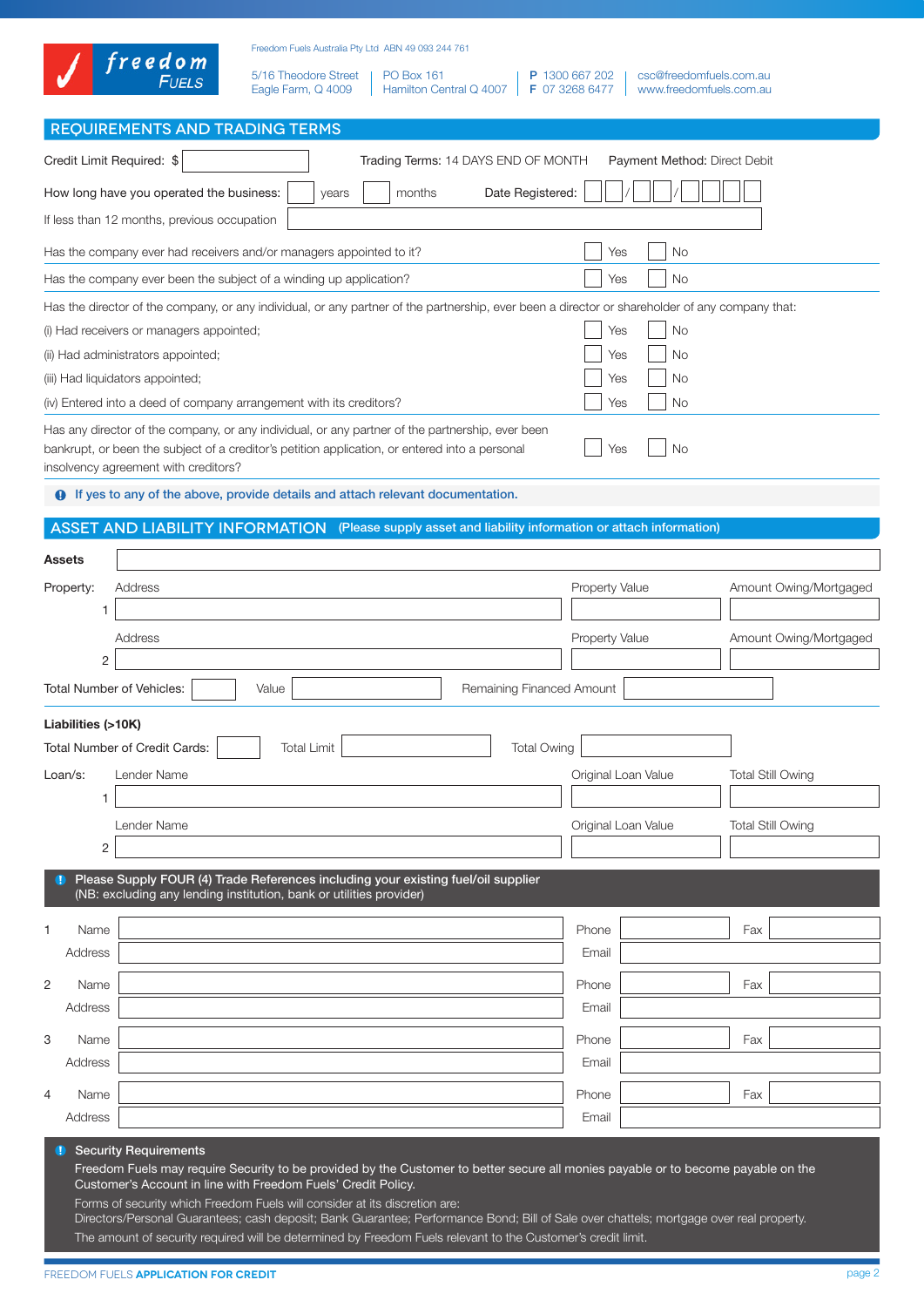

5/16 Theodore Street Eagle Farm, Q 4009 PO Box 161

Hamilton Central Q 4007 | **F** 07 3268 6477 P 1300 667 202

csc@freedomfuels.com.au www.freedomfuels.com.au

# COMPANY DIRECTOR GUARANTEE AND INDEMNITY (Must be provided for company accounts)

- 1. For the purpose of this Guarantee and Indemnity, Customer means the entity named under the heading "Customer's Details" in the attached credit application and includes the Customer's successors and assigns, any guarantors of the Customer and, if more than one person, each shall be jointly and severally liable.
- 2. In consideration of Freedom Fuels agreeing to supply credit and to trade with the Customer, I/We, the person(s) named below as Guarantors, jointly and severally, guarantee:
	- a. due and punctual payment of all monies owing to Freedom Fuels by the Customer;
	- b. due performance and observance of the terms and conditions of the Business Account; and
	- c. to indemnify and keep indemnified Freedom Fuels against any and all loss and/or damage arising out of, or in connection with, the Customer's contravention of the terms and conditions of the Business Account and/or any failure by the Customer to duly pay monies owing to Freedom Fuels.
- 3. This Guarantee and Indemnity will be a principal obligation of the Guarantor/s.
- 4. There is no obligation on Freedom Fuels to make demand upon or proceed against the Customer before making demand upon and proceeding against the Guarantor/s.
- 5. Both my/our Guarantee and Indemnity are continuing security and my/our liability shall not be voided, abrogated, prejudiced, or affected by:
	- a. any variation to the Customer's Business Account whether immaterial or material notwithstanding the variation may have been without the Guarantor's consent;
		- b. any prior Guarantee given on behalf of the Customer;
		- c. the granting of any time, indulgence or other concession to the Customer or to any Guarantor, or by anything omitted or neglected to have been done by Freedom Fuels;
		- d. the liquidation of the Customer or release of any other Guarantor; or
		- e. Freedom Fuels obtaining Judgment against the Customer or any of the Guarantors in any relevant Court.
- 6. In order to secure the payment of all monies for which the Guarantor may become liable under this Guarantee and Indemnity, the Guarantor hereby charges, as beneficial owner, all of the Guarantor's legal and equitable interest in any real or personal property that the Guarantor presently owns or which he or she may acquire in the future. The Guarantor consents to the lodgement of a caveat over any such real property by Freedom Fuels so as to note Freedom Fuels' proprietary interest. The Guarantor further consents to Freedom Fuels registering a security interest over the Guarantor's personal property pursuant to the provisions of the Personal Property Securities Act 2009 to note Freedom Fuels' interest and the Guarantor waives any entitlement to notice that it might otherwise be entitled to receive under the said Act. Immediately upon demand by Freedom Fuels, or its agent, the Guarantor will execute and deliver to Freedom Fuels any mortgage in registrable form or consent to caveat or such other instrument of security as Freedom Fuels may require. In the event that the Guarantor fails to deliver any such requested instrument or security, the Guarantor hereby appoints Freedom Fuels as its lawful attorney for the purpose of executing and negotiating such instruments.

## Guarantors/Directors

WARNING: You should seek independent legal and financial advice before signing this document. By signing this Guarantee and Indemnity you may become personally responsible instead of, or as well as, the Customer.

I/We understand and agree to be bound by the Terms and Conditions of this Credit Application for a Business Account and the Guarantee and Indemnity:

| <b>Guarantor 1</b>                                                   | <b>Guarantor 3</b>    |
|----------------------------------------------------------------------|-----------------------|
| <b>First Name</b>                                                    | <b>First Name</b>     |
| Middle Name                                                          | Middle Name           |
| Surname                                                              | Surname               |
| <b>DOB</b>                                                           | <b>DOB</b>            |
| <b>Street Address</b>                                                | <b>Street Address</b> |
| Suburb                                                               | Suburb                |
| State                                                                | State                 |
| Postcode                                                             | Postcode              |
| Email                                                                | Email                 |
|                                                                      |                       |
| Phone                                                                | Licence #             |
| Licence #                                                            | Phone                 |
| Signature                                                            | Signature             |
| Date                                                                 | Date                  |
| <b>Guarantor 2</b>                                                   | <b>Guarantor 4</b>    |
| First Name                                                           | First Name            |
| Middle Name                                                          | Middle Name           |
| Surname                                                              | Surname               |
| DOB                                                                  | <b>DOB</b>            |
| <b>Street Address</b>                                                | <b>Street Address</b> |
| Suburb                                                               | Suburb                |
| State                                                                | State                 |
| Postcode                                                             | Postcode              |
| Email                                                                | Email                 |
| Phone                                                                | Licence #             |
| Licence #                                                            | Phone                 |
| Signature                                                            | Signature             |
| Date                                                                 | Date                  |
| <b>9</b> Please supply copy of drivers licence(s) for ALL Guarantors |                       |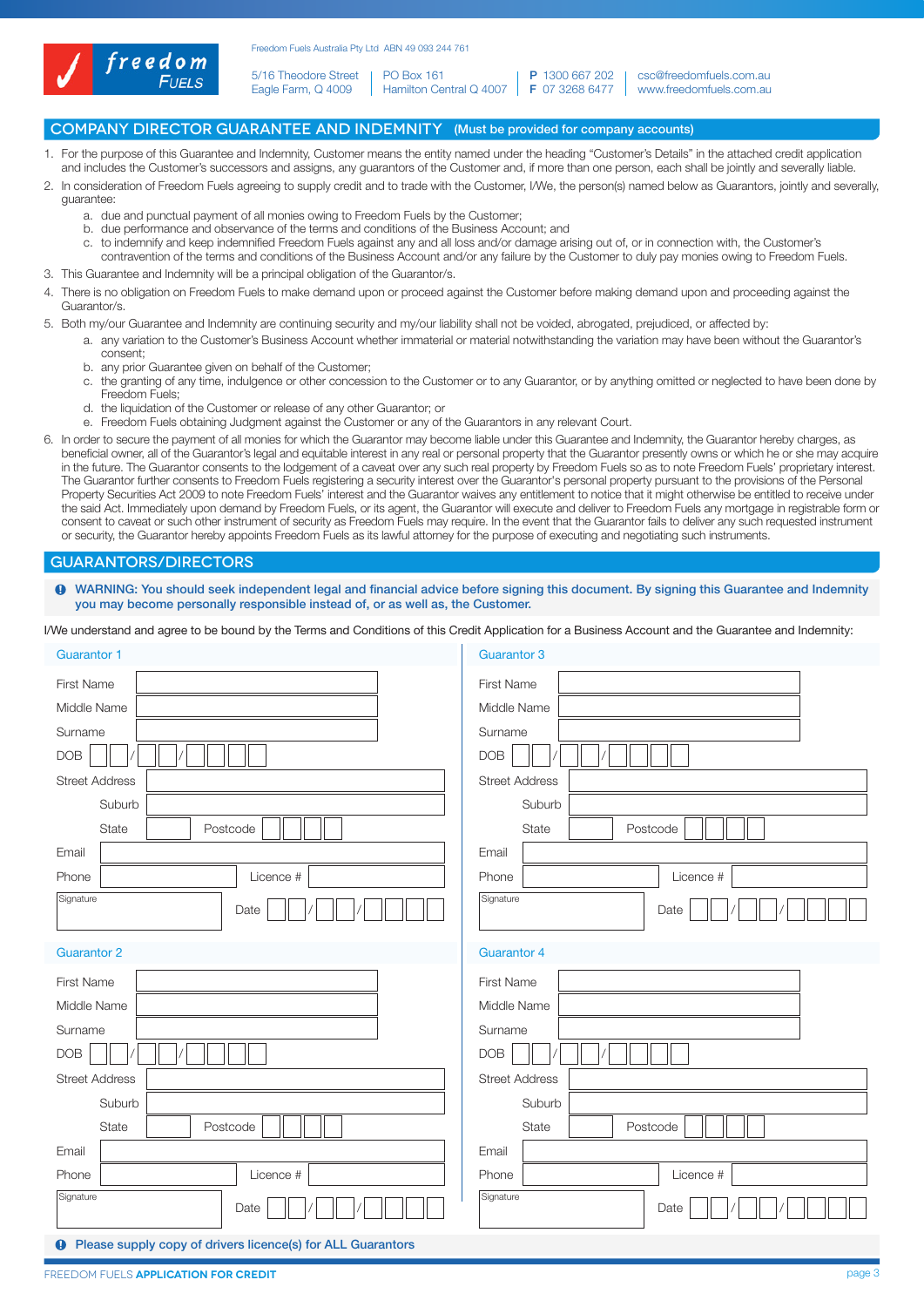

5/16 Theodore Street Eagle Farm, Q 4009 PO Box 161

Hamilton Central Q 4007 P 1300 667 202 F 07 3268 6477

csc@freedomfuels.com.au www.freedomfuels.com.au

# Acceptance of Terms & Conditions & Privacy Act 1988 (As amended) Acknowledgment

The Customer:

- makes application for a Business Account and credit facility with Freedom Fuels;
- acknowledges that Freedom Fuels may accept or reject such application in its absolute discretion;
- acknowledges that Freedom Fuels may disclose any information provided by the Customer to its Credit Insurers at any time;
- agrees that Freedom Fuels may vary any of the terms and conditions of this Agreement at any time by fourteen (14) days written notice sent to the Customer's last known address;
- declares that the information provided in this application is true and correct;
- warrants that if it is applying as a Trustee of a Trust that it has full authority as Trustee to enter into agreements for the supply of goods and/or services on credit;
- 
- or warrants that each of the Officer/s of the Customer and any Guarantor/s gives consent to Freedom Fuels:<br>— disclosing and obtaining personal information to and/or from another Credit Provider or Credit Reporting Agency;<br>
	-
	- and notifying other Credit Providers of their creditworthiness; disclosing any information held when required to make public disclosure or to do so by law;
- to notify other Credit Providers and/or any Credit Reporting Agencies of a default by me/us.
- Notification of collection of Personal Information:

Freedom Fuels collects Personal Information in accordance with its Privacy Policy: http://www.freedomfuels.com.au/privacy. Our Privacy Policy contains information on how you may access and seek correction of Personal Information we have collected and/or hold about you, our complaints process for any potential breach of policy or of the Australian Privacy Principles and our full<br>contact details. Please be competitions, insurance claims, establishing credit accounts, credit history reporting, complaints processing, and includes the potential disclosure to overseas recipients including Freedom Fuels'<br>shareholders in Japan and are expressly acknowledging acceptance our Privacy Policy, your consent to the potential use and/or disclosure of your Personal Information overseas, and your acknowledgement that Freedom<br>Fuels will not be responsible for breach of the Australian Privacy Principles by any overseas recipient and you may have no recourse under the Privacy Act against overseas recipients.

**IMPORTANT** You should not sign this declaration unless this loan (credit provided) is wholly or predominantly for business purposes or investment purposes other than investment in residential property. By signing this declaration you may lose your protection under the National Credit Code.

#### COMPANY (Please sign here)

Signed on behalf of the Company in accordance with Section 127 of the Corporations Act (or under Company Seal):

| Signed on behalf of the Company in accordance with Section TZ7 of the Corporations Act (or under Company Seal). |                    |
|-----------------------------------------------------------------------------------------------------------------|--------------------|
| Director/Secretary                                                                                              | Director/Secretary |
| First Name                                                                                                      | First Name         |
| Middle Name                                                                                                     | Middle Name        |
| Surname                                                                                                         | Surname            |
| Signature<br>Date                                                                                               | Signature<br>Date  |
|                                                                                                                 |                    |
| SOLE TRADER, PARTNERSHIP OR NON-CORPORATE TRUSTEE                                                               | (Please sign here) |
| First Name                                                                                                      | First Name         |
| Middle Name                                                                                                     | Middle Name        |
| Surname                                                                                                         | Surname            |
| Signature                                                                                                       | Signature          |
| Date                                                                                                            | Date               |
| <b>GUARANTORS</b><br>(Please sign here)                                                                         |                    |
| First Name                                                                                                      | First Name         |
|                                                                                                                 |                    |
| Middle Name                                                                                                     | Middle Name        |
| Surname                                                                                                         | Surname            |
| Signature<br>Date                                                                                               | Signature<br>Date  |
| Witness Name                                                                                                    | Witness Name       |
| Signature                                                                                                       | Signature          |
| Date                                                                                                            | Date               |
|                                                                                                                 |                    |
| First Name                                                                                                      | First Name         |
| Middle Name                                                                                                     | Middle Name        |
| Surname                                                                                                         | Surname            |
| Signature<br>Date                                                                                               | Signature<br>Date  |
| Witness Name                                                                                                    | Witness Name       |
| Signature<br>Date                                                                                               | Signature<br>Date  |
|                                                                                                                 |                    |

**Q** Please note Freedom Fuels is committed to customer service and maintains a Privacy Policy which outlines our ongoing obligations to you in respect of how we manage your Personal Information. Our Privacy Policy can be obtained via our website or by contacting our Head Office.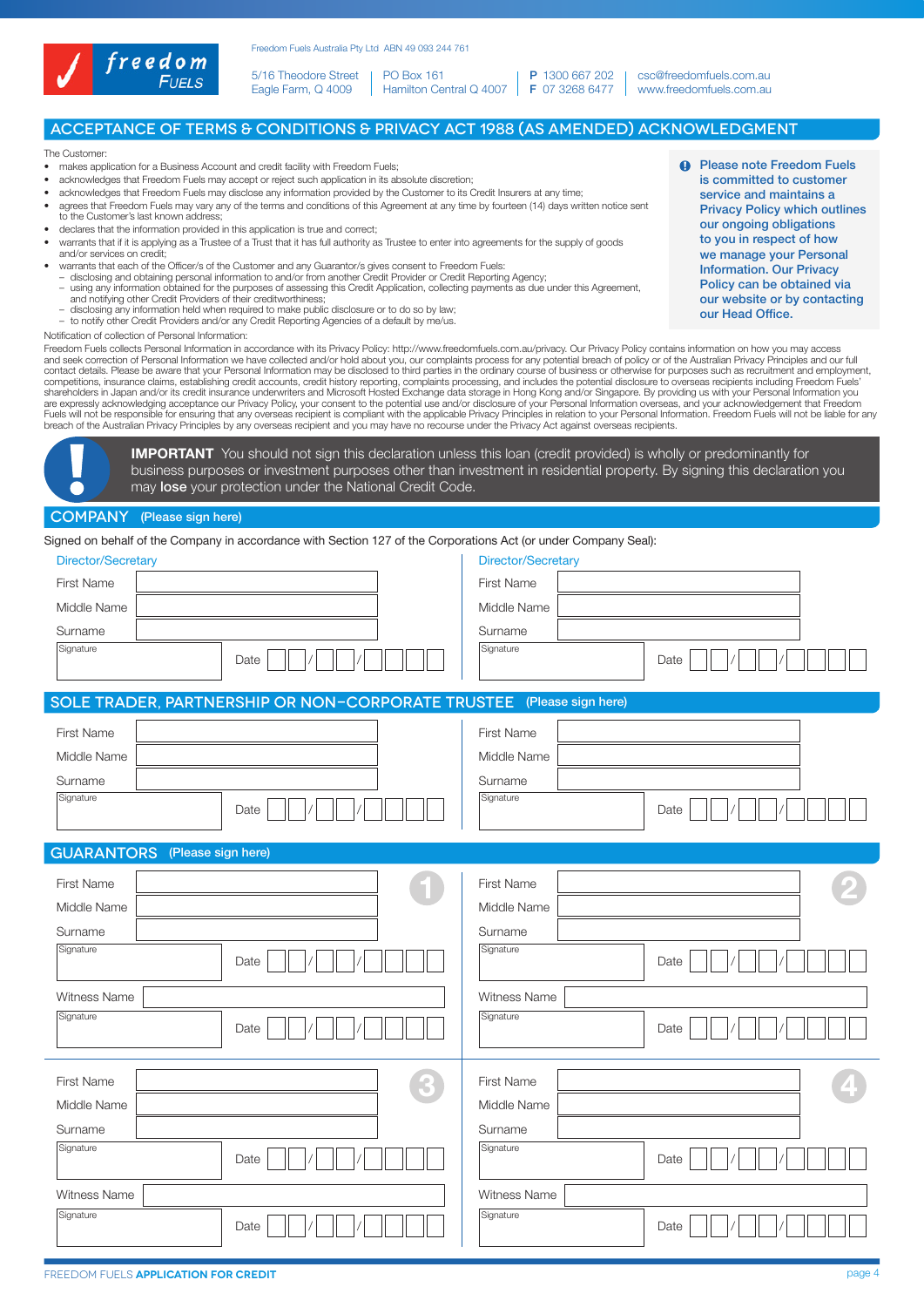

5/16 Theodore Street Eagle Farm, Q 4009 PO Box 161

Hamilton Central Q 4007 P 1300 667 202 F 07 3268 6477

csc@freedomfuels.com.au www.freedomfuels.com.au

You must tick the relevant boxes on this page acknowledging your acceptance of our Terms & Conditions failing which your application will not be able to be processed.

## Terms & Conditions applicable to ALL accounts

Part A: Terms & Conditions applicable to all Accounts

#### **DEFINITIONS:**

Credit Limit means the amount nominated by Freedom Fuels from time to time. Customer means the entity named under the heading "Customer's Details" in the attached credit application and includes the Customer's successors and assigns, any guarantors of the Customer and, if more than one person, each shall be jointly and severally liable.

Freedom Fuels means Freedom Fuels Australia Pty Ltd and/or any of its subsidiaries or related entities as defined by the Corporations Act 2001. Products means Freedom Fuels' motor fuels, lubricants and other products and services provided at any retail site or depot.

- 1. The Customer may purchase Products on credit up to the amount of its credit limit.
- 2. Freedom Fuels reserves the right to suspend the Customer's account without notice at any time if the credit limit is exceeded or the Customer is otherwise in default of the Agreement.
- 3. Pricing of the Products may be subject to daily fluctuation as published on Freedom Fuels' price boards for Retail Accounts, via the Freedom Fuels' website for other account types or as otherwise advised.
- 4. If the Customer fails to take or accept delivery or give proper delivery instructions for the Products, then without prejudice to Freedom Fuels' rights at law, Freedom Fuels may store the Products and charge the Customer for all reasonable costs incurred by Freedom Fuels, including without limitation, the cost of storage and insurance for the Products.
- 5. Freedom Fuels shall not be obliged to make any supply or delivery of Products to the Customer if and for so long as the Customer is in default of payment or any other provision of this Agreement and also when:
	- a. Freedom Fuels has a reasonable belief that the Customer is unable to pay for the supply; or
	- b. Freedom Fuels has a reasonable belief that the Customer is unable to receive or transport the petroleum product in compliance with all applicable occupational, health and safety requirements.
- 6. If there is a shortage of any Products resulting in Freedom Fuels being unable to meet the requirements of all of its Customers then Freedom Fuels may allocate among its Customers Freedom Fuels' available supply of product.
- 7. The Customer shall be responsible for the payment of all taxes, duties and other imposts, whether retrospective or not, levied on or in relation to the product, which amounts shall be charged to the Customer as detailed within Freedom Fuels' invoice.
- 8. Risk in the Products purchased by the Customer is passed to the Customer when the Products are delivered to, or collected by, the Customer.
- 9. Title and property in the Products shall remain with Freedom Fuels until payment is made in full on all accounts held. The Customer acknowledges that until payment is made in full in relation to all accounts held with Freedom Fuels, it holds the Products as bailee for Freedom Fuels and in the event that it fails to make payment as due, or sells the Products to a third party prior to making payment in full, then it hereby:
	- a. assigns the benefit of any claim to Freedom Fuels against the third party;
	- b. will account to Freedom Fuels for any sale proceeds; and
	- c. consents to Freedom Fuels registering a purchase money security interest on any relevant register.
- 10. Freedom Fuels warrants that:
	- a. it will convey good title to Products supplied to the Customer under this Agreement; and
	- b. those Products will conform to the description referred to on the accompanying delivery or sales documentation and meet Freedom Fuels' standard specifications from time to time.
- 11. The Customer must inform Freedom Fuels of all complaints or claims in respect of the Products within two (2) days and further retain a sample for testing in accordance with Freedom Fuels' Products information Statement available on request or via Freedom Fuels' website.
- 12. Subject to any condition or warranty implied in favour of the Customer by the *Competition and Consumer Act 2010 (Cth)* or any other applicable law which cannot lawfully be excluded, to the fullest extent permitted by applicable law the liability of Freedom Fuels for defective Products including for breach of any implied condition or warranty will be limited to (at Freedom Fuels' discretion):
	- a. the replacement of the Products or the supply of equivalent products; and

b. the payment of the cost of replacing the Products or of acquiring equivalent products;

provided however that notice of any complaint regarding the Products is received by Freedom Fuels in accordance with Clause 11.

- 13. Freedom Fuels will not be liable to the Customer or any other person in respect of any loss, injury or damage, including consequential loss or damage and whether due to negligence, deliberate conduct or any other cause and whether arising in contract, in tort, under statute or in any other way, which may be suffered or incurred or which may arise directly or indirectly as a result of or in any way connected with any Products supplied by Freedom Fuels to the Customer.
- 14. Payment must be made by the Customer within the terms and via the payment method as advised by Freedom Fuels upon acceptance of the Customer's Credit Application. Freedom Fuels reserves the right to vary the payment terms and method on fourteen (14) days prior written notice.
- The Customer will pay to Freedom Fuels, as a liquidated debt, within fourteen (14) days of any written demand by Freedom Fuels, or its agent, any and all legal costs incurred by Freedom Fuels in connection with any breach of the terms and conditions of the Business Account and/or any failure by the Customer to pay monies owing to Freedom Fuels on a full indemnity, or solicitor/own client, basis whichever is the greater.
- Freedom Fuels shall be entitled to charge interest on any money overdue during the period of default at a rate 2% higher than the rate for the time being charged by the Westpac Banking Corporation on unsecured overdrafts in excess of \$100,000.00.
- 17. If a Customer's payment via cheque or direct debit is dishonoured then the Customer will incur a \$50.00 dishonour administration fee in addition to any bank charges incurred by Freedom Fuels.
- The Customer may not assign this Agreement without the prior consent of Freedom Fuels and must notify Freedom Fuels in writing within seven (7) days of any change of ownership of its business, shareholdings, directorships or corporate structure. The Customer will remain liable for any Products supplied after any such change until such time as Freedom Fuels approves such changes in writing.
- 19. The Customer must comply with all applicable laws and the policies, standards and other requirements of any Governmental Agency in relation to, and assumes all risks and liability (including all environmental risks and liability) arising from, the unloading, discharge, storage, handling or use of the Products sold under this Agreement.
- The Customer acknowledges that to the extent of any inconsistency between the terms and conditions contained herein and any formal Freedom Fuels' Supply Agreement entered into that the terms of the Supply Agreement will prevail

 By ticking the box the customer acknowledges that it has read and agreed with the terms and conditions as detailed above.

#### Part B: Terms & Conditions applying only to Bulk Fuel Accounts

- All orders for bulk fuel or onsite refuelling must be placed by the Customer with Freedom Fuels in accordance with Freedom Fuels' nominated ordering process as advised from time to time.
- 2. Deliveries will be made during the hours nominated by Freedom Fuels. Any time quoted for delivery is an estimate only. Freedom Fuels will not be liable for any delay in delivery or early delivery and may suspend delivery or extend delivery time as Freedom Fuels in its absolute discretion sees fit. If there is a variation from the estimated time of delivery Freedom Fuels will use reasonable commercial endeavours to notify the Customer of the variation.
- If a Site is not, in Freedom Fuels' sole discretion, suitable for delivery of the Products then Freedom Fuels may suspend delivery until it is satisfied the Site is suitable for delivery.

 By ticking the box the customer acknowledges that it has read and agreed with the terms and conditions as detailed above.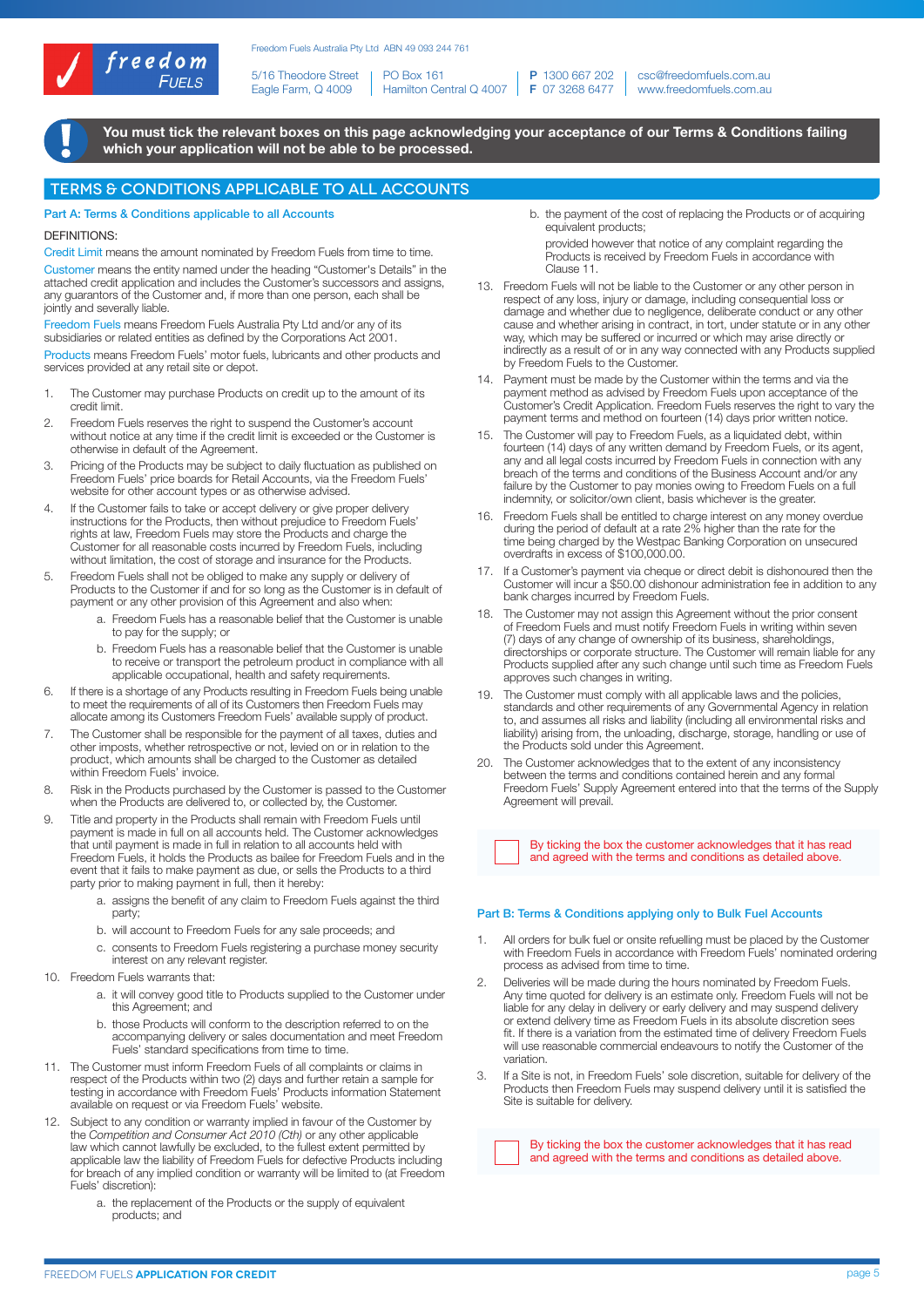

5/16 Theodore Street Eagle Farm, Q 4009 PO Box 161 Hamilton Central Q 4007

P 1300 667 202 F 07 3268 6477 csc@freedomfuels.com.au www.freedomfuels.com.au

# Freedom Fuels Application for Credit - DIRECT DEBIT AUTHORITY & SERVICE AGREEMENT

## Request and Authority to Debit/Charge:

| I/we (full name/customer legal entity): |  |
|-----------------------------------------|--|
| Address                                 |  |

hereby authorise and request Freedom Fuels Australia Pty Ltd, until further written notice is given, to either:

- debit from my/our nominated Financial Institution Account; or
- charge my/our nominated credit card;
- any amount which may be due and payable via direct debit pursuant to the terms and conditions of our Freedom Fuels Business Account.

## Nominated Account/Card:

| Details of Account to be Debited                                          |  |  |  |
|---------------------------------------------------------------------------|--|--|--|
| <b>Financial Institution Name</b>                                         |  |  |  |
| <b>Branch</b>                                                             |  |  |  |
| Name of Account                                                           |  |  |  |
| Account No.<br><b>BSB Number</b>                                          |  |  |  |
| Account Holders Signature                                                 |  |  |  |
| Date                                                                      |  |  |  |
| Master Card<br>Visa<br><b>AMEX</b><br><b>OR Credit Card to be Debited</b> |  |  |  |
| Name on Card                                                              |  |  |  |
| <b>Card Number</b>                                                        |  |  |  |
| Expiry                                                                    |  |  |  |
| Card Holders Signature                                                    |  |  |  |
| Date                                                                      |  |  |  |
|                                                                           |  |  |  |

Payment Schedule: Payments will be debited to your nominated account pursuant to the credit terms of your Business Account with Freedom Fuels.

| For Individuals:  |      |
|-------------------|------|
| Full Name         |      |
|                   |      |
| Signature         | Date |
| Witness Full Name |      |
|                   |      |
| Signature         |      |
|                   |      |
| ____              |      |

#### For Companies:

Signed on behalf of the Company in accordance with Section 127 of the Corporations Act (or under Company Seal):

| Directors Full Name           |      |   |           |
|-------------------------------|------|---|-----------|
|                               |      |   |           |
| Signature                     | Date |   |           |
| Directors/Secretary Full Name |      |   |           |
|                               |      |   |           |
| Signature                     | Date |   |           |
| Affix Seal:                   |      | Œ | v si<br>D |

#### Our commitment to you

This document outlines the terms and conditions, and our service commitment to you, in respect of the Direct Debit Request (DDR) arrangements made between Freedom Fuels (User ID 314762) and you. It sets out your rights, our commitment to you and your responsibilities to us, together with where you should go for assistance.

#### Initial Terms of the Arrangement

In terms of the Direct Debit Request arrangements made between us and signed by you, we undertake to periodically debit your nominated account or charge your credit card as applicable for the agreed amount for products purchased on your Business Account.

## Drawing Arrangements

- The first drawing under this Direct Debit arrangement will occur upon the due date of your first invoice pursuant to your credit terms and will continue each payment cycle thereafter.
- If any drawing falls due on a non-business day, it will be debited or charged to your account on the next business day following the scheduled drawing date.
- We will give you at least 14 days notice in writing when any changes to the terms of the arrangement are made.
- If you wish to discuss any changes to the initial terms, please direct all enquiries to the Credit Department - Freedom Fuels.
- If the drawing is dishonoured, we reserve the right to suspend your credit facility.
- If three or more drawings are returned unpaid by your nominated Financial Institution, we may elect to arrange with you an alternative payment method.
- An administration fee of \$50.00 will be applied to any dishonoured Direct Debit or rejected credit card charge.

#### **Your Rights**

#### Changes to the Arrangement

If you want to make changes to the arrangement, please contact the Credit Department of Freedom Fuels. These changes may include:

- deferring the drawing; or
- altering the schedule; or
- stopping an individual debit; or
- suspending the DDR; or
- cancelling the DDR completely.

Please note that your right to change your direct debit arrangements may be restricted by the terms and conditions of your Business Account and may affect your ability to continue using your account.

# **Enquiries**

- Please direct all enquiries to us rather than to your financial institution by calling 1300 667 202.
- You should allow at least 14 business days prior to the next scheduled drawing date if making any changes to your Direct Debit arrangements.
- All communication addressed to us should include your Business Account Number, financial institution account number & account name.
- We will hold all personal customer information in accordance with our Privacy Policy except for that information provided to our financial institution to initiate the drawing to your nominated account and otherwise as advised in the terms and conditions of your Business Account and/or Business Account Card.

# Disputes

- If you believe that a drawing has been initiated incorrectly, we encourage you to take the matter up directly with us.
- If you do not receive a satisfactory response from us to you dispute, contact your financial institution who will respond to you with an answer to your claim.
- You will receive a refund of the drawing amount if we can not substantiate the reason for the drawing.

## It is your responsibility to ensure that:

- your nominated account can accept direct debits (your financial institution can confirm this); and
- on the drawing date there is sufficient cleared funds in the nominated account; and
- you advise us if the nominated account is to be varied, transferred or closed.

#### General

To the extent of any inconsistency between the terms of this Direct Debit Request & Service Agreement and those of your Business Account, the latter will prevail.

By signing this Direct Debit Authority, you acknowledge having read, understood, and agreed to be bound by the terms and conditions governing the direct debit arrangements between you and Freedom Fuels as set out in this Authority and in your Direct Debit Service Agreement.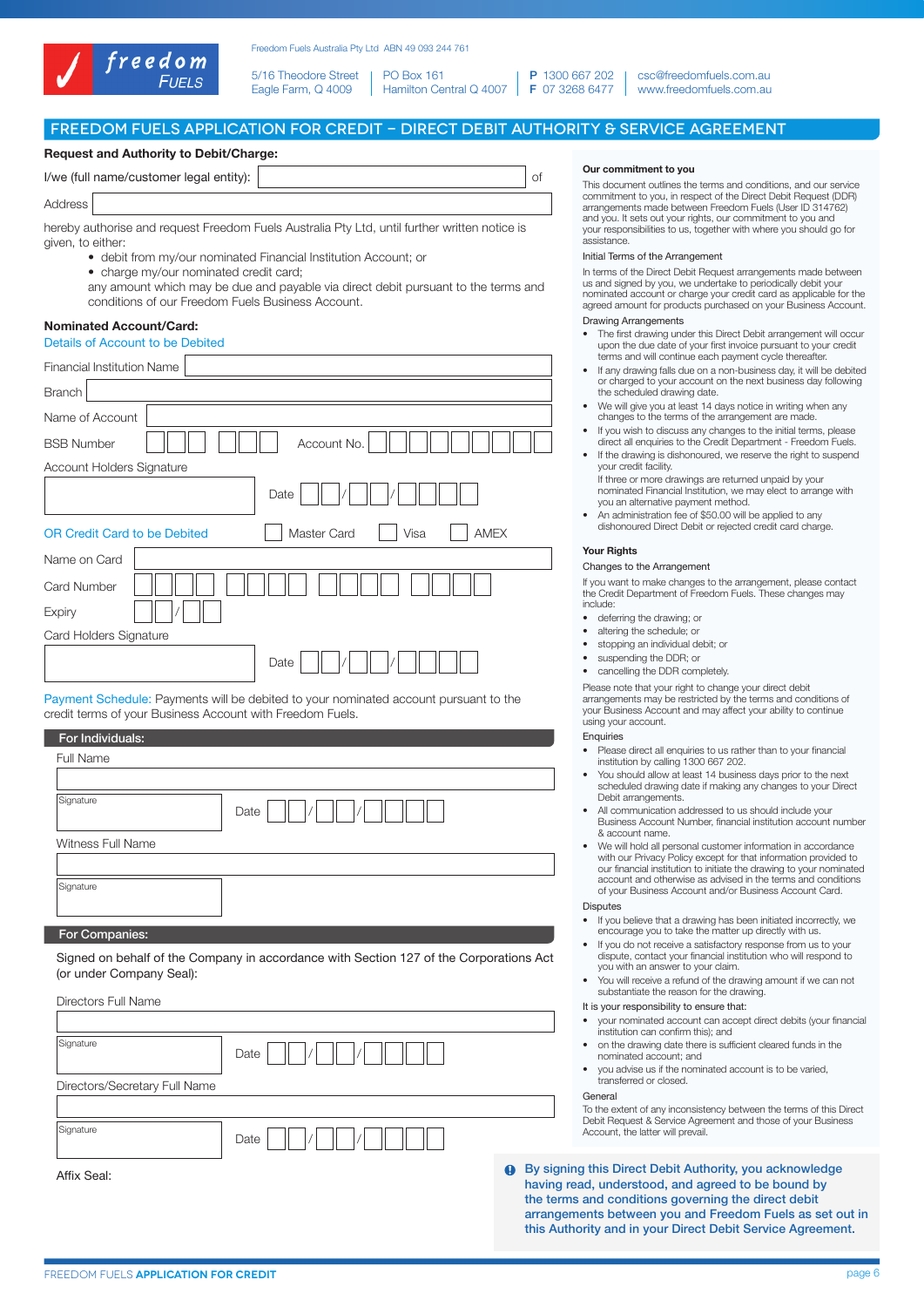

5/16 Theodore Street Eagle Farm, Q 4009 PO Box 161

Hamilton Central Q 4007 | **F** 07 3268 6477 P 1300 667 202

csc@freedomfuels.com.au www.freedomfuels.com.au

# Freedom Fuel CARDS – RETAIL ACCOUNTS ONLY

## Freedom Fuels Business Account Card details & terms of use

To operate your Business Account you will require a Fuel Card for each authorised user. Please complete details below of the cards you require.

# Card Issuing Requirements

Your new Freedom Fuels Business Account Card(s) will be issued via registered post.

#### Details to Appear on Card

Please complete the details below that you require on each of your cards, they will be linked to one account. Cards are limited to seven (7) characters. Please complete and attach list if more than 12 cards are required.

I/we acknowledge that I/we have read, understood and accept the terms and conditions of issuing, and use of, the fuel card/s as will be provided as detailed below.

| <b>First Name</b> |                                                                  |      |  |
|-------------------|------------------------------------------------------------------|------|--|
| Surname           |                                                                  |      |  |
| Signature         |                                                                  | Date |  |
|                   | *Places pato this must be an outhorized Assount Holder signatory |      |  |

*\*Please note this must be an authorised Account Holder signatory*

# Product Selection for Account Cards

Please tick the appropriate boxes for product selection.

| All Products                                                                                           |                                                                            |
|--------------------------------------------------------------------------------------------------------|----------------------------------------------------------------------------|
| Fuel & Oils                                                                                            |                                                                            |
| Fuel Only $\rightarrow$     All Fuel Types                                                             | Selected Fuel Grades                                                       |
| NOTE: If this is not completed your<br>account will enable the purchase<br>of all products as default. | Diesel<br>Unleaded<br>E10 Unleaded<br>Premium Unleaded E10<br>Hi Octane 98 |

| Company Name | Cardholders Name | Vehicle Registration |
|--------------|------------------|----------------------|
|              |                  |                      |
|              |                  |                      |
|              |                  |                      |
|              |                  |                      |
|              |                  |                      |
|              |                  |                      |
|              |                  |                      |
|              |                  |                      |
|              |                  |                      |
|              |                  |                      |
|              |                  |                      |
|              |                  |                      |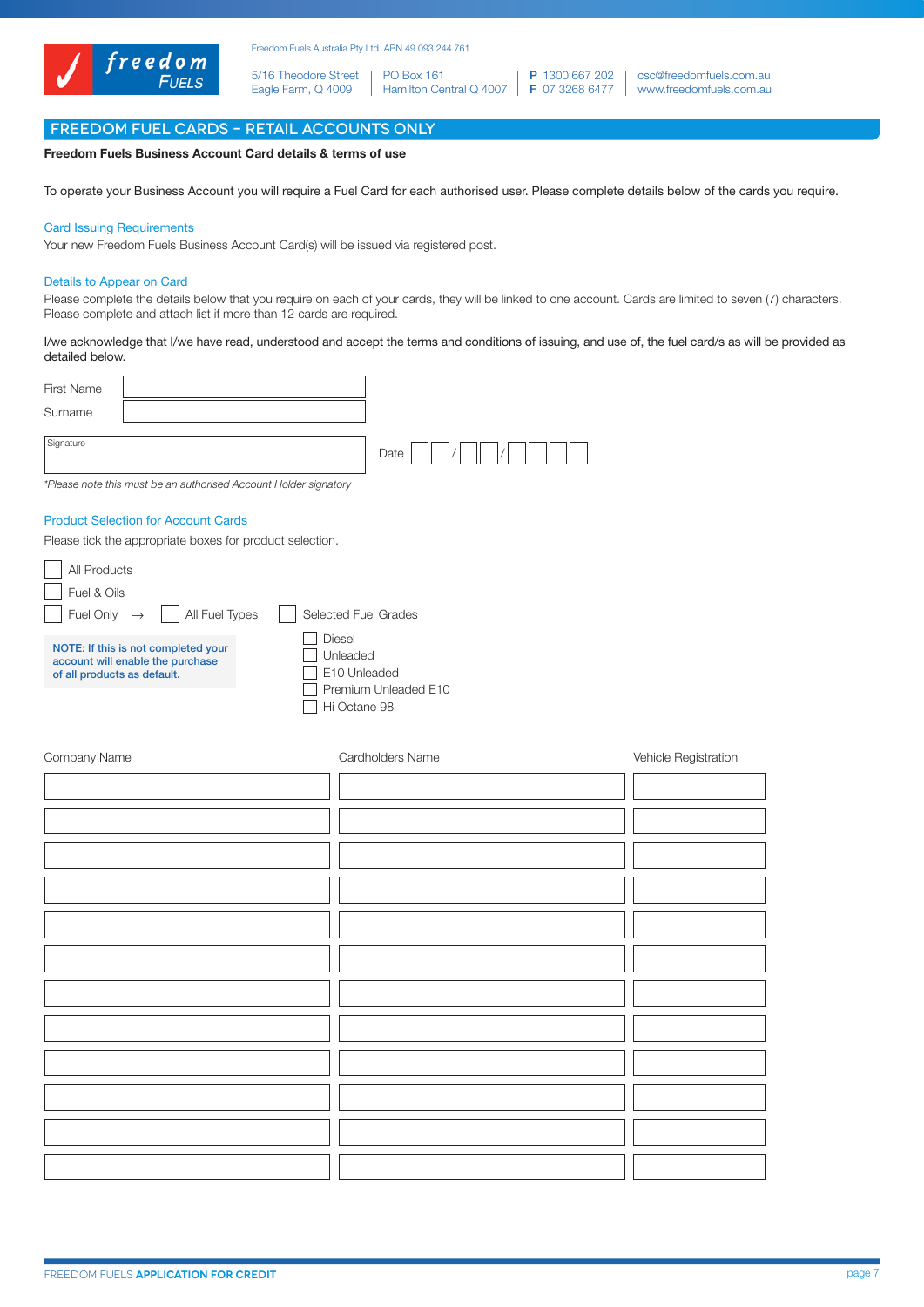

5/16 Theodore Street Eagle Farm, Q 4009 PO Box 161

Hamilton Central Q 4007 P 1300 667 202 F 07 3268 6477

csc@freedomfuels.com.au www.freedomfuels.com.au

# Business Account Card Terms and Conditions of Use

#### Application of terms and conditions, definitions and interpretation

These terms and conditions govern the use and operation of your Business Account and any and all Cards issued, and are an addendum to your Business Account's Terms and Conditions of Trade. Before using a Card or authorising the use of any Card you should read these terms and conditions carefully. If you do not understand any of these terms and conditions please speak to our staff by telephoning the number above. Please ensure you retain a copy of these terms and conditions for future reference. Should you prefer to not accept these terms and conditions you must immediately cut each Card in half and promptly return it to us and not use your Business Account in any way.

#### In these terms and conditions, the following definitions and rules of interpretation apply unless the context requires otherwise:

Account means the Business Account opened by us in your name;

Accountholder means the person in whose name the Account is maintained; Additional Card means a Card issued at your request and at our discretion to a person other than you;

Application means the original, and any subsequent, application made by an applicant to open the Account;

Authorised Person means a person that has signed the Application form or an acknowledgment or guarantee in the same form in relation to the Account; Balance means the total amount shown on the Statement to be due by you and includes a reference in the Statement to the "Amount Due";

Business Day means a weekday that is not a public holiday or bank holiday in Brisbane;

Card means each "Freedom Fuels Fuel Card", additional card, replacement card or other card as we may determine from time to time that is issued by us for use in relation to your Account (a card may or may not bear the name of the Cardholder and may be with or without a signature panel);

Cardholder means you and any person authorised by you from time to time to use a Card;

Expenditure Balance means, at any time, the total of all amounts that have been charged to your Account but which have not been paid;

Expenditure Limit means the amount notified by us to you from time to time in accordance with clause 8 as being the maximum allowable Expenditure Balance of the Account;

Nominated Vehicle means, in relation to a Card, the vehicle (if any) specified on that Card;

#### Notification Event means if:

- you cease, suspend or threaten to cease or suspend the conduct of all or a substantial part of your business or dispose of or threaten to dispose of a substantial part of your assets;
- an administrator is appointed over you or any of your assets or an application or order is made, proceedings are commenced, a resolution is passed or proposed in a notice of meeting, an application to a court is made or other steps are taken for you to enter into an arrangement, compromise or composition with or assignment for the benefit of your creditors or a class of them;
- you are an individual, you appoint a trustee pursuant to the Bankruptcy Act or a petition for your bankruptcy is issued (except where the petition is no longer in force); or
- if you are a company, an application or order is made, proceedings are commenced, a resolution is passed or proposed in a notice of meeting, an application to a court is made or other steps are taken for your winding up, deregistration, dissolution or administration or for the appointment of a receiver or receiver and manager over any of your assets;

Statement means a statement or tax invoice issued by us pursuant to clause 11; we, our, us means Freedom Fuels Australia Pty Ltd ABN 49 093 244 761 and their respective successors and assigns; and

you and your means the Accountholder.

Headings are for convenience only and do not affect interpretation. The singular includes the plural and conversely.

A reference to a person, corporation, trust, partnership, unincorporated body or other entity includes any of them.

#### 1. Opening of Account, issue of Cards, and charging of amounts

If we accept your Application for a Business Account we will open an Account in your name. If you are a corporation or partnership the Account will be opened in the name of that corporation or partnership. It you are a corporation, you will ensure that each director (as that term is defined in the Corporations Act 2001) at any time is an Authorised Person. Upon opening the Account we will, at our discretion, issue the Cards you applied for. If you ask us to we will, at our discretion, issue Additional Cards from time to time. Any amount payable under these terms and conditions will be charged to your Account and recorded in a **Statement** 

2. Acceptance and application of terms and conditions

The first use or attempted use of a Card, whether by a Cardholder or any other person, will be taken as your agreement to accept and comply with these terms and conditions. If there is more than one Accountholder, these terms and conditions will apply to each of you collectively and individually and you will each be jointly and severally liable under them. If the Accountholder is a partnership, each partner in the partnership will be jointly and severally liable under these terms and conditions. You recognize and acknowledge that the Card is a charge card and not a credit card and is issued subject to the fees as set out in, or contemplated by, these terms and conditions and your Business Account's Terms and Conditions of Trade.

# 3. Permitted use of Cards

A Card:

- may only be used by the Cardholder and, where there is a Nominated Vehicle, may only be used in respect of that Nominated Vehicle;
- may only be used to purchase goods or services from us as specified on the Card and within any limitations or markings designated on the Card (i.e. listed vehicle registration only);
- may not be used outside the validity period shown on it; and
- may not be used if it or the Account has been cancelled or suspended, the Card has been cancelled or the Account has been closed pursuant to these terms and conditions.

Neither the Card nor the Account may be used for an unlawful purpose. You must not allow anyone other than a Cardholder to use the Card or the Account. A Cardholder must not use the Card if you do not honestly expect to be in a position to pay the Balance in full when due or if a Notification Event occurs. You acknowledge and agree that we have the right to refuse authorisation for any transaction without cause or prior notice and that we shall not be liable to you, a Cardholder or anyone else for loss or damage resulting from such refusal.

#### Ownership and return of Cards

Each Card remains our property and must not be altered or defaced. A Card is not transferable. If, for any reason, we cancel a Card or ask you to return a Card you must immediately cut the Card in half and promptly return it to us. If you no longer need a Card or a Cardholder leaves your employment or ceases to be authorised to use a Card, you must immediately cut the Card in half and promptly return it to us. If any Card is not cut in half and returned to us as required by these terms and conditions you are liable for, and must indemnify us on demand in respect of, any subsequent use of the Card by any person.

## 5. Securing Cards

You are responsible for keeping all Cards safe and for ensuring they are used only in accordance with these terms and conditions and only for authorised transactions. You must use your best endeavors to secure the return to us of any Card that has been lost or stolen.

#### 6. Liability for amounts in respect of a Card

You are liable to pay all amounts charged to your Account pursuant to these terms and conditions.

Except as set out in clause 7 of these terms and conditions, we may charge to your Account the amount of any transaction entered into by any person using a Card, even if:

- the Card is used in a way that is not permitted under these terms and conditions;
- you have withdrawn the authorisation of the Cardholder to use the Card<sup>.</sup>
- the Card is used by a person other than the Cardholder; or
- the Card, or any other Card, has been cancelled.

You acknowledge that you are liable for all charges incurred by the Cardholder arising from, or in relation to, the use of any Card issued at your direction. You also acknowledge that whenever a Card is used you are deemed to have unconditionally authorised us to pay to us the amount due for all goods and services sold or supplied by us to the person using the Card. We may also charge to your Account any fees, charges or other amounts payable to us by you pursuant to the terms of this Agreement.

### 7. Liability for lost or stolen Cards and unauthorised transactions

You must immediately notify us by phone or in writing as soon as you or any Cardholder believes that a Card has been lost or stolen or used for an unauthorised transaction or if a renewal Card has not been received when due. In order for notification by phone to constitute a valid notice under these terms and conditions, you must note and keep a record of the time, date and person you spoke to and promptly confirm your notice to us in writing by courier or registered post.

If you have validly notified us in accordance with these terms and conditions that you believe a Card has been lost or stolen or used for an unauthorised transaction or a renewal Card has not been received:

if that Card bears the name of the Cardholder and has a signature verification panel that has been signed by the Cardholder, the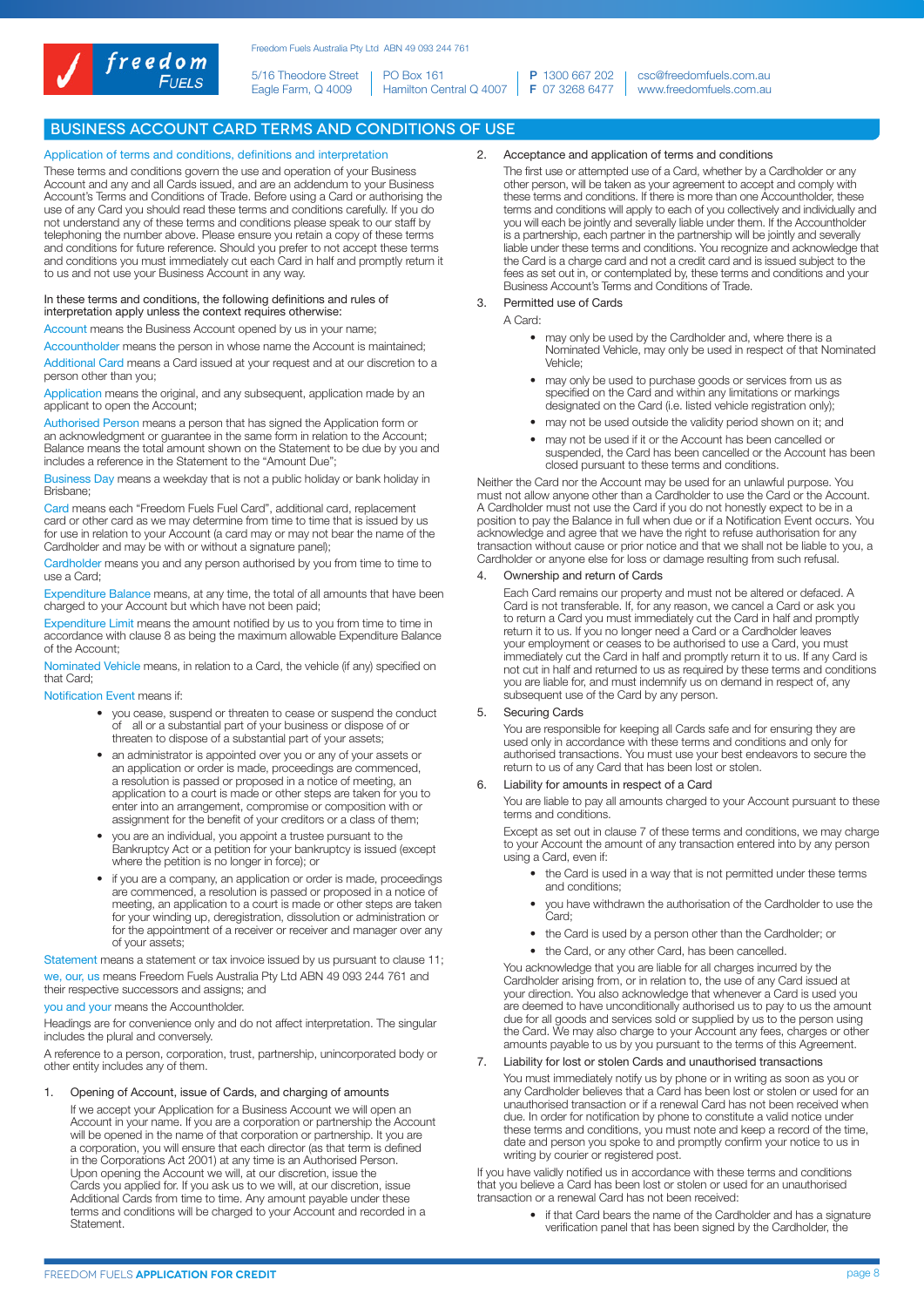

5/16 Theodore Street Eagle Farm, Q 4009 PO Box 161 Hamilton Central Q 4007 P 1300 667 202 F 07 3268 6477

csc@freedomfuels.com.au www.freedomfuels.com.au

maximum total amount you will have to pay for any unauthorised transaction using the Card that is entered into at any time after the date we first receive your notification will be \$100; and

in any other case, including if the Card bears the name of the Cardholder but does not have a signature verification panel or has a signature verification panel that has not been signed by the Cardholder, you will not have to pay for any unauthorized transaction using the Card entered into at any time after the period ending 30 days after the date we first receive your notification. Notwithstanding the remainder of this clause, if you or a Cardholder are involved in, or have benefited, directly or indirectly, from, the loss, theft or misuse of the Card, the unauthorised transaction or the non-receipt of the renewal Card, your obligation to pay amounts charged to the Account will not be affected or limited by this clause 7.

#### 8. Expenditure Limit on Account

We will notify you of the Expenditure Limit (inclusive of GST) at the time you open the Account. We may vary the Expenditure Limit at any time by notice to you in writing. This variation will take effect at the time specified in the notice. The Expenditure Limit will also be set out on each Statement. You must ensure that the Expenditure Balance at any time does not exceed the Expenditure Limit. If it does you must immediately pay to us the amount that exceeds the Expenditure Limit. We will also charge to your Account an overlimit fee of \$15.00 for each month (or part thereof) that the Expenditure Balance exceeds the Expenditure Limit.

#### 9. Use and Non-acceptance of Cards

Your Card can only be used at Freedom Fuels Australia Pty Ltd wholly owned and operated retail service station sites (including any sites operated by a Freedom Fuel's Australia Pty Ltd Petrol & Convenience Agency). For a list of relevant sites please go to www.freedomfuels.com.au. We will not be liable for any non-acceptance of a card at any retail service station site which is not wholly owned and operated by Freedom Fuels Australia Pty Ltd.

#### 10. Responsibility for Goods and Services Supplied

Please refer to your Business Account's Terms and Conditions of Trade as issued with your Account application and as may be updated from time to time for full conditions connected to our supply of goods and services.

#### 11. Statements

We will send a Statement to you as soon as practicable after the end of each monthly billing period (as determined by us) if:

- any amount has been charged or credited to your Account since the date your Account was opened or the date of your previous Statement; or
- there is any amount outstanding on your Account. The Statement will show the total amount payable by you to us (this is the Balance or the "Amount Due" shown on the Statement) for the billing period and when payment must be received in order to avoid the charging of a Late Payment Charge. You will be deemed to have received each Statement upon the earlier of its actual receipt by you or the time set out in clause 22.

#### 12. Paying your Account

You must pay to us the Balance shown in a Statement immediately upon receipt of that Statement. We may also, at any time, demand immediate payment of any charge made to the Account by sending a written demand to you. If we do this, the amount demanded becomes immediately due for payment. You must pay amounts to us by direct debit or, if we have consented otherwise, by direct credit, cheque or money order payable to us via our Head Office located at 5/16 Theodore Street, Eagle Farm Qld 4009. We do not accept cash or other payments at our retail service station sites. Payments made after 4pm (Brisbane time) on a Business Day or on a day that is not a Business Day will be treated as if made on the following Business Day. All payments must be made in Australian dollars. If we allow a payment to be made in a currency other than Australian dollars, we will convert that payment into Australian Dollars at a rate determined by us on the date of processing that payment. If you make a payment and we (acting reasonably) cannot identify the Account to which the payment relates, we will not be responsible for the payment not being credited to your Account. We may, at our discretion, accept late or part payments or a payment described as being in full or in settlement of a dispute. Our agreement to do so does not constitute a waiver of any of our rights under these terms and conditions or at law and does not mean we agree to a variation to these terms and conditions. We accept no responsibility in respect of payments sent to us by post or payments made to other persons for transmission to us. All payments are at your risk until received by us. If we receive a cheque, draft or other payment instrument from you or from another person on your behalf which is not honoured in full for any reason, you are liable to pay us the dishonoured payment bank fee/s, the dishonored amount, our dishonor administration fee of \$50.00 plus our reasonable collection costs and legal fees. Similarly, if you have arranged to pay us through a direct debit facility of any kind with any financial institution and our debit to your account with that financial institution is not permitted, authorized or honored in full for any reason, you agree to pay us the dishonoured payment fee, the dishonoured amount plus our reasonable collection costs and legal fees.

## 13. Late Payment Charge

If you do not pay the Balance by the time specified in a Statement or an amount charged to your Account when demanded by us (the "due date") you are in default and we may charge to your Account a "Late Payment Charge". The Late Payment Charge will comprise a default charge and an administration fee. The default charge will be charged to your Account at the rate of 2% higher than the rate for the time being charged by the Westpac Banking Corporation on unsecured overdrafts in excess of \$100,000- AUD (the "default rate") on the overdue amount (or any part thereof) that remains unpaid on the due date for that amount and at the time specified for payment in each Statement issued after the due date until the earlier of:

• the date that payment of the overdue amount is received by us in full; and

• the date that we close your Account in accordance with clause 18; The administration fee is \$15.00 and will be charged to your Account each time a default charge is charged to your Account.

We may vary the default charge and the administration fee at any time in accordance with clause 20. Any reference in this clause to "overdue amount" includes any Late Payment Charge that has been charged to your Account and remains unpaid.

#### 14. Fees

All fees and charges payable under or in connection with these terms and conditions are quoted inclusive of GST (where applicable) and may be subject to change (per clause 20).

#### 15. Other Fees and Charges

In addition to the fees and charges that you must pay to us under the other provisions of these terms and conditions, you agree to pay us the fees and charges below along with such other fees and charges as we determine and notify to you and we may charge to your Account those amounts:

- administration fees in respect of:
- the provision of copies of documents relating to the Account (including previous Statements and sales vouchers) up to an amount of \$10.00 for each standard statement or voucher and \$20.00 for each special or non-standard statement or voucher;
- issuing of Card/s including any new, additional or replacement cards up to an amount of \$5.00 for each Card;
- reconciliation of accounts up to the rate of \$50.00 per hour for the time that it takes us to reconcile your accounts;
- refunds on your Account up to the rate of \$50.00 per hour for the time that it takes us to process the refund on your Account; and
- late or partial Account payments up to the rate of \$50.00 per hour for the time that it takes us to process the late or partial payment;
- dishonoured payment administration fee up to an amount of \$50.00 for any dishonoured payment;
- enforcement expenses if you breach these terms and conditions. These expenses may include legal or other collection costs and any charges or disbursements incurred or payable by us arising from a failure by you to pay an amount on the due date; and
- In the event of us referring your Account to a mercantile or debt collection agent or solicitors for collection of overdue amounts, an administration fee of \$50 may be charged to your Account for the costs incurred by us in making the referral.

In addition, you will be liable for any amounts which we are liable to pay the mercantile or debt collection agent and solicitors in connection with your Account and these amounts will be charged to your Account.

We may charge to your Account, in addition to any other amount payable under these terms and conditions, the amount of any government duties, taxes (including goods and services tax) and charges now or in the future charged or payable in relation to or in connection with:

- your Account;
- any guarantee in relation to your Account;
- any amount payable under these terms and conditions;
- any transaction entered into in relation to a Card or using a Card; or
- the supply of anything (including any goods or services) under these terms and conditions or in connection with your Account, whether or not you are principally liable for the duties, taxes or charges. We may vary all fees and charges at anytime in accordance with clause 20.

#### 16. Refunds

We will only credit your Account with a refund in respect of any amount charged to your Account in respect of a transaction if we deem that is acceptable to us.

#### 17. Application of Payments

Any amount we receive from you will be applied in any order we choose to amounts charged to your Account or any other Account that you have with us that are outstanding.